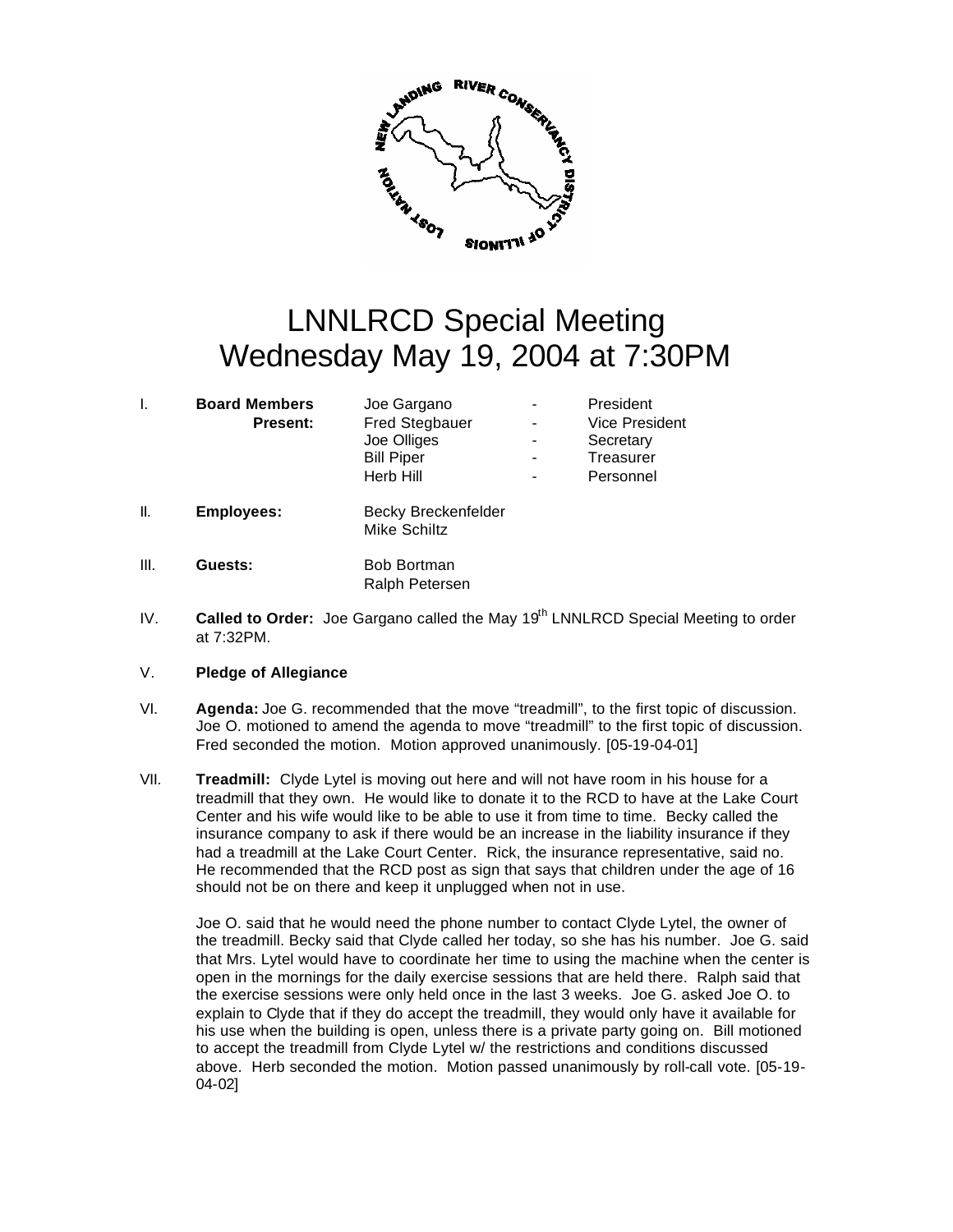### VIII. **Preliminary Budgetary Review –**

**A. Financial Reports -** Joe G. said that the RCD is due to receive \$128,632.61 from the county this year. Last year they received \$115,386.51. They had a carry-over from last fiscal year of \$74,869.03. Joe came up with a figure of \$203,501.64 for their 2005 budget as of May  $1<sup>st</sup>$ , which is the start of their new fiscal year. Part of the reason the carryover was so high was because they renegotiated the loan last year to fund the expanded dredging program. There was money set aside last year to make an \$18,000 payment on the old loan in April, however, since they renegotiated the loan, the next payment is not due until October. There was also some money that is set aside in a reserve fund that accounts for \$30,000 to 35,000 of the carryover and finally, there were about \$8,000 worth of dredging expenditures and \$1,000 for carp removal that was paid in May that should have been on last year's budget. Joe G. commented that the RCD is working with a budget that is almost equivalent to both POA's combined. Ralph said that the New Landing's POA's budget is about \$110,000 and Joe G. said the Lost Nation POA's budget is about \$89,000. Joe G. said that the RCD spent between \$200,000 - 250,000 last year. He complemented the board and Becky on all the work they did last year.

Joe G. also read off that the amount left on the loan that they have out is \$114,695.27. It is scheduled to be paid in 5 payments. Four of the payments will be \$28,610.80, beginning October 2<sup>nd</sup> of this year, and on the same day each year thereafter, then a fifth balloon payment on October  $2^{nd}$  of 2008 of the remaining balance. The interest will accrue on the unpaid principle balance of the loan at a fixed rate of 5.19%. Bill added that the first annual payment due will be comprised of about \$22,000 in principle and \$6,000 in interest.

**B. 2005 Budget Amount**- Referring to a paper showing the 2005 Budget, Bill stated that the amount will be \$206,901.64. That amount comes from adding the \$74,869.03 carryover, interest received from their accounts, \$1,600 from the pop machine, \$1,200 from rentals, and the taxes due from the county of \$128,632.61.

Becky said that the numbers are going to be a little different from the numbers that she presented last month because the reports that listed the interest that was accrued in April didn't get mailed to Becky in time for the April meeting. Next month they will have to approve the amended annual treasurer's report and Becky has already sent the corrected numbers to the accountant.

**C. Fixed Expenses, Addition of a Lake Preservation Line Item, and Correcting Discrepancies** - Bill said that in the report, the darkened numbers are fixed expenses that cannot be lowered like utilities, per diem, insurance premiums, and the payment and interest on the loan. Everything else can be adjusted to fit their needs. One change that Bill would like to implement is the addition of a Lake Preservation fund for them to be able to save up money. There is a discrepancy in the equipment line item – it needs to be updated to reflect the sale of the dredge last year and the addition of the computer and printer.

**D. Tracking Overspending & Keeping Track of Spending** - Bill said that he will keep track of overspending and take money away from another line item to cover it rather than from the bottom line. Fred asked if they were to go over in one line item, can they pull it out of another line item, and Bill said yes, but it requires board approval. Bill also asked the board members and employees to ensure that they mark any receipts that they turn into Becky to let her know the line item that it should come out of.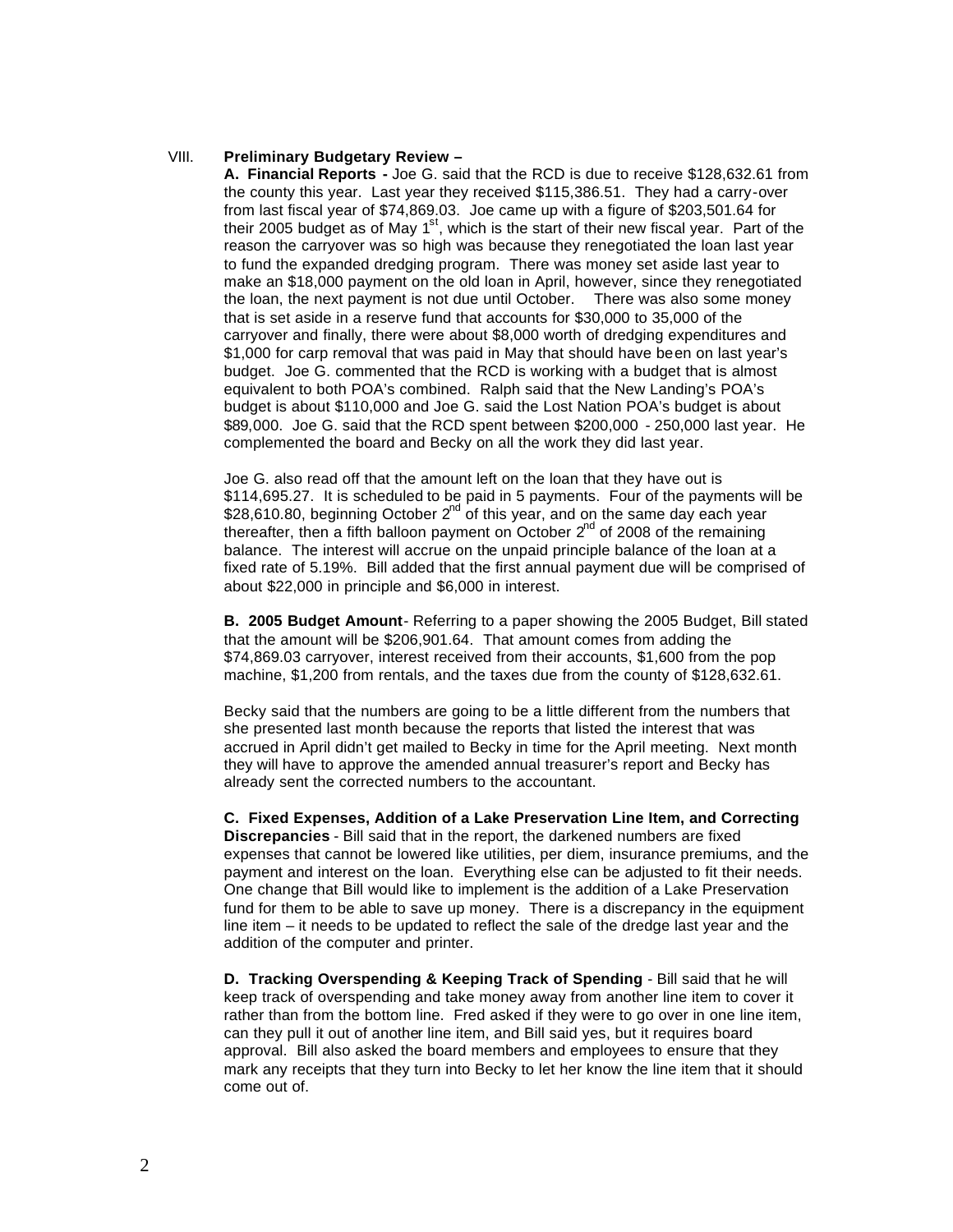**D1. Digitizing** - Joe G. agreed with Bill that it was good for everyone to show where the money is coming out of and he recommended that they digitize it by assigning line item numbers, Bill said that they (Tina, Bill, and Becky) had discussed that. If the budget was much higher, say in the Millions, then it might be worth the effort, however, it is much easier to read the line items. Bill also wasn't sure that the software was capable of listing that kind of detail.

**D2. Wage Breakdown** - Joe G. wondered if they should break down the wages and figure out how much money is spent on cleaning the building (Don), mowing (Mike and other mowers). Becky said that she can easily create a report on what work each person's wages are paid out for. Joe G. asked where the line item is on the monthly report that shows wages. Fred said that *Payroll Expenses* is where they show wages at. Joe G wants the *payroll expenses* category to be renamed *wages*. Fred agrees that it would be a good idea to show where the wages are being spent, but it is something that could be generated just once a year.

Fred asked if it would be simpler to write out a separate check for wages and reimbursements, rather than splitting them. Becky said that she could do it that way, however, when she splits the checks, it keeps the expenditures separated anyway so it is not too complicated to figure out what people were paid. Fred asked if there was a way to show the splits on the checkbook registry printout. Becky will look into that.

**D3. Account Payout Reporting and Designation** - Joe G. asked Becky how she breaks down a bill from an account, say at Menards that has more than one person who purchased something. Becky said that Menards sends itemized printouts of each purchase and she assigns the purchases according to what has been bought. Bill suggested that when purchases are made, board members and employees could bring in their receipts and designate on there where the funds should be taken out. Joe G. agreed. Becky said that it would make things easier for her. Becky will also give Don a copy of the category definitions so that they know where to assign their purchases.

**D4. Business Cards and Tax Exempt Purchases -** Joe G. asked Joe O. if he could create business cards for Fred, Herb, and Bill. Joe O. said he could do that. Joe G. suggested that if they purchase something from somewhere that they don't have an account at, then they should have a copy of the tax-exempt I.D. number and he usually showed them a business card and his driver's license so that tax is not charged.

Becky will call all the accounts to update the files and get the new board members and Don, Becky, and Mike on the accounts.

Bill wanted the board to be aware that in future months, Becky's hours will show an increase becaus e she has taken on an increasing work load and he has instructed her to turn all of her hours in.

**E. Prioritizing Categories –** Joe G. would like the board to have all the numbers worked out for the budget to be approved at the June 3 meeting. Bill suggested that they have another special meeting and Joe G. agreed.

**E1. Dredging** - Joe G. said that he doesn't foresee, for the 2005 fiscal year, the RCD spending anywhere near the \$70,000 that was set aside for dredging, barring an unforeseen disaster. The only dredging he can see doing is cleaning out the Silt basin or Schings Park if a lot of sediment gets deposited there. Fred said that even though they don't plan to dredge this year, they should still keep the funds in another account to have it for future years. Bill said that he has created a Lake